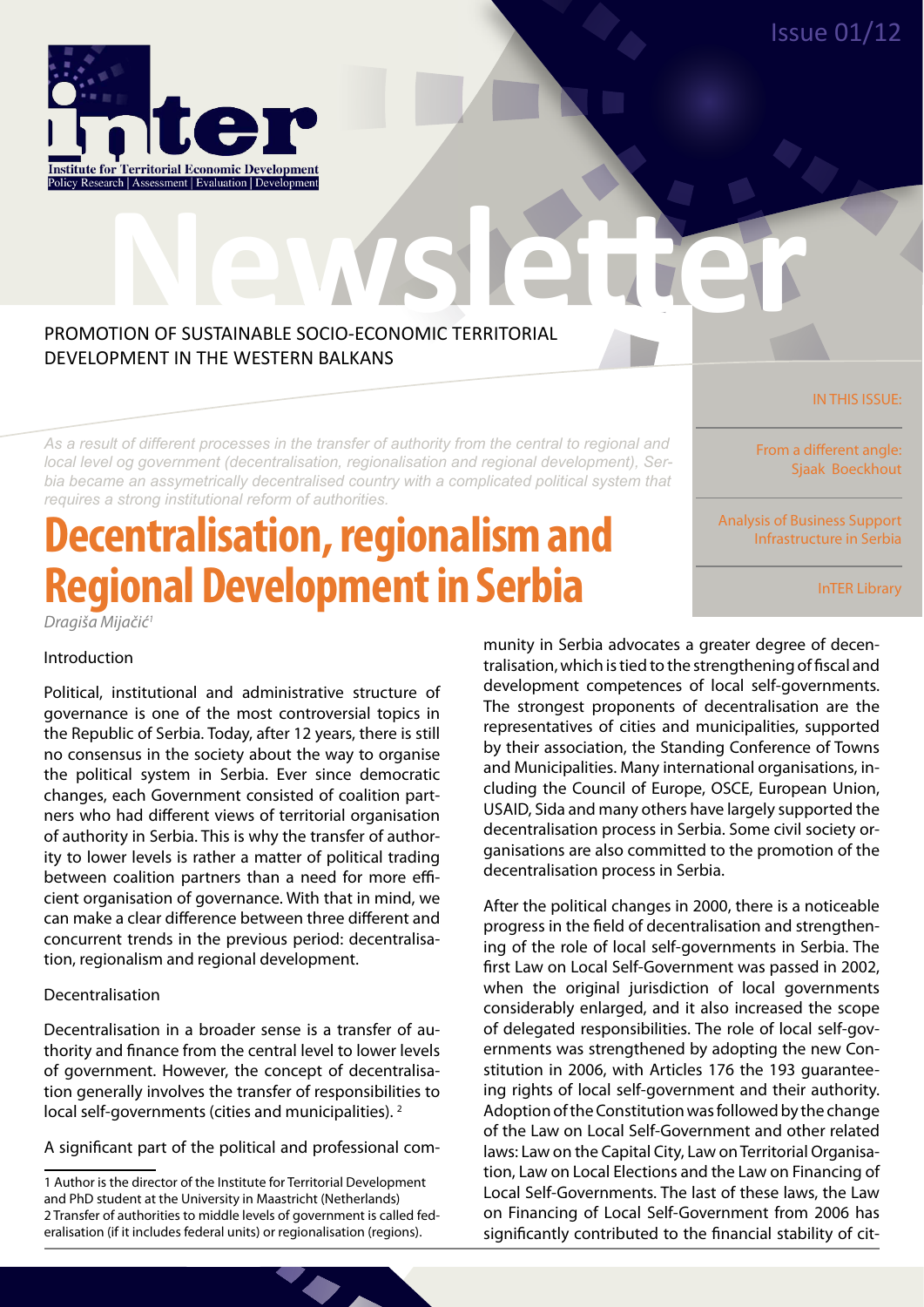ies and municipalities and regulated the transfer of funds from central to local level of government. Amendments to this Law from 2011 significantly increased the amount of revenues arising from income taxes (instead of original 40%, local self-governments receive 80% of income tax based on place of residence of the employee). The Law on Public Property has also been recently adopted, which regulates the right of public property and other property rights of local self-governments in Serbia.

Extended jurisdiction of local self-governments mostly favours cities and larger municipalities, while many smaller municipalities are unable to carry out assigned responsibilities in a quality and efficient manner. This problem will be more significantly visible in the coming years due to the depopulation in small municipalities in Serbia (the extreme case of a municipality Crna Trava which lost over 35% of the population between the last two censuses). Also, there were only minor efforts in the decentralisation of responsibilities from cities to city municipalities, which is a particularly significant issue in Belgrade where city municipalities have significantly lower competences in relation to their size.

It should be noted that the Decision of the Government of the Republic of Serbia from March 26, 2009 established the National Council for Decentralisation of the Republic of Serbia as the body that should participate in the preparation of the Strategy for Decentralisation of the Republic of Serbia. The Council has 17 members, including two deputy prime ministers, two ministers, one deputy, the Chairperson of the Assembly and the Prime Minister of the Government of Autonomous Province of Vojvodina, eight representatives of local governments, and representatives of the European Integration Office and the Standing Conference of Towns and Municipalities. Within the Council, an Expert Working Group was formed by nine members with the task to provide technical assistance in developing the Strategy of Decentralisation of the Republic of Serbia. Serbian Government has also established the Office of the National Council for Decentralisation as a service of the Government to carry out technical and administrative services for the National Council<sup>3</sup>.

The National Council met only once in the full session, while the second meeting was cancelled due to lack of quorum. No session was organised after that. Accordingly, the draft Strategy of Decentralisation has never been prepared, even though the deadline was the end of 2011. However, despite the fact that the National Council practically ceased to exist, the Office of the National Council has been functioning all these years.

#### Regionalism

Regionalism is a political ideology that seeks to make regions socio-political centres of government organisation. In other words, regionalism is a commitment to the establishment of regional units with political, administrative and financial responsibilities that would have the greatest possible control over the social, economic and natural resources within its territory. This process is usually initiated through a "bottom-up" approach, by social and political factors at lower territorial levels.

Although initiated by several regional political parties and movements, and supported by a few civil society organizations, it can be said that regionalism has not become significantly embedded in Serbia. The reason for this can be seen in the negative perception of the population and the major political parties towards regionalism, formed on the basis of secession of the Yugoslav republics during the 1990s, as well as in the events that led to the independence of Kosovo and Metohija in 2008.

The exception is Vojvodina that has a long tradition of self-government organisation at the regional level. Over the past twenty years, especially since the democratic changes, the political parties in Vojvodina have been very active in advocating for an extension of authorities held by the Autonomous Province of Vojvodina. Since their potential coalition strengthened with each new election, the authority of Vojvodina was proportionally increased, and they were finally defined by the Constitution of the Republic of Serbia in 2006, the Statute of the Autonomous Province of Vojvodina and the Law Establishing the Authority of the Autonomous Province of Vojvodina. The assets of the Autonomous Province of Vojvodina are guaranteed by the recently adopted Law on Public Property.

However, although Article 182 Paragraph 3 of the Constitution of the Republic of Serbia provides for the establishment of new autonomous regions through the process of changing the Constitution, such initiatives at this time are not politically attractive. This is because, unlike in Vojvodina, in other parts of Serbia there is no political mobilisation at the regional level, and there are no clearly defined historical regions with a tradition of political autonomy. The exception is a historic region of Sandzak, whose political actors and parties often come out with increasing demands for autonomy in this region. The representatives of Albanians from the Presevo Valley have also argued for a greater degree of regional autonomy for the municipalities they inhabit. At one point there was a movement for autonomy of Šumadija but it also did not represent a significant power on the political scene in Serbia.

As a direct result of regionalism and demands for autonomy from one part of the country, the Republic of Serbia became asymmetric in terms of distribution of powers at different territorial levels, which is unsustainable in the future.

#### Regional development

Regional differences in Serbia are among the highest in Europe, which contributed to raising awareness about the

<sup>3</sup> More information about these bodies can be found on the webpage of the Office of the National Council for Decentralisation, [http://www.](http://www.decentralizacija.gov.rs/) [decentralizacija.gov.rs/](http://www.decentralizacija.gov.rs/)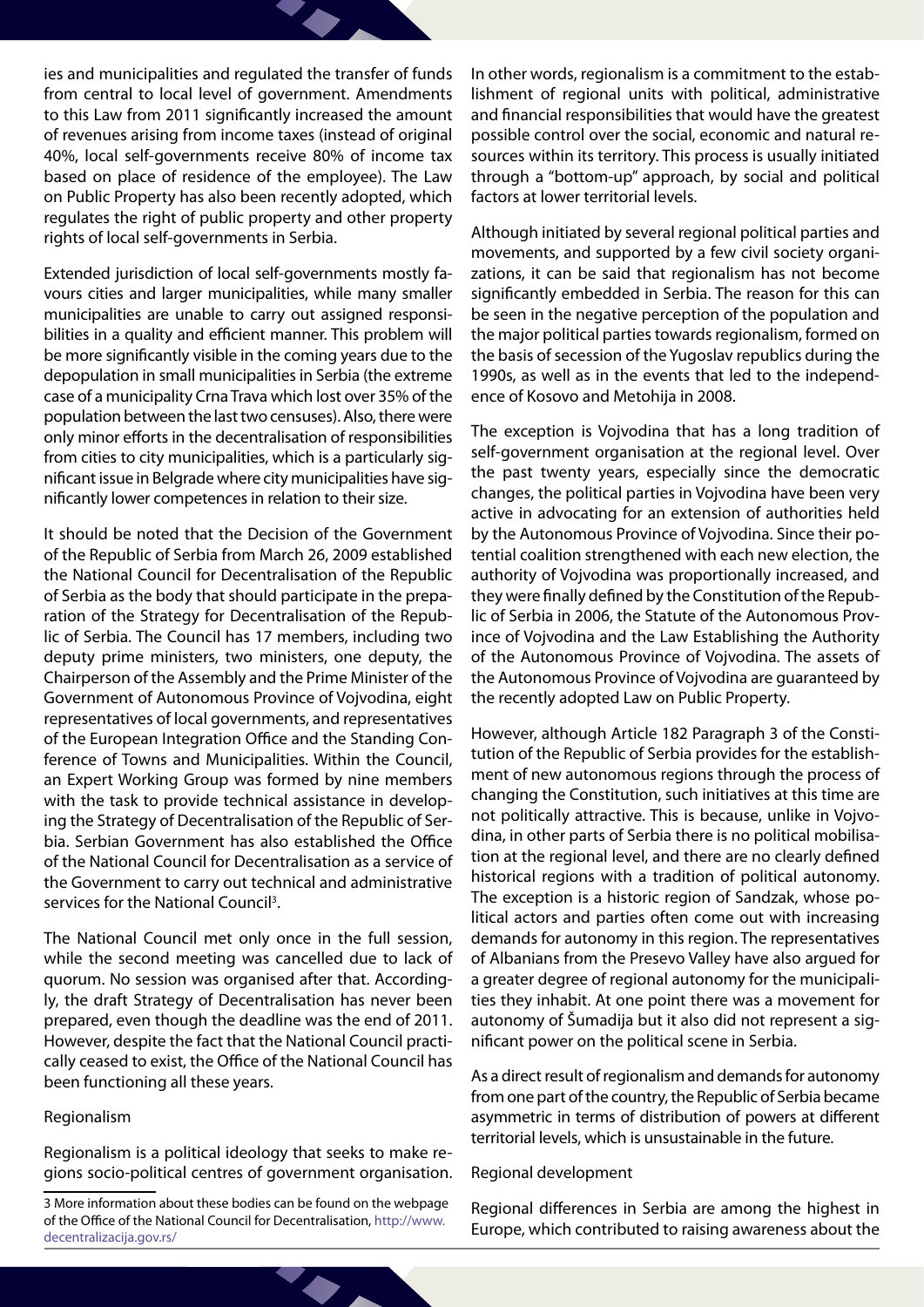necessity of the policy that encourages balanced regional development. This is also reflected in the Article 94 of the Constitution of the Republic of Serbia, which notes that "The Republic of Serbia takes care [...] of balanced and sustainable regional development, in accordance with the law". In addition, preparations for joining the European Union also called for intervention towards the creation of mechanisms for regional development in Serbia in order to prepare the country for structural and cohesion funds when it becomes a member.

With this in mind, the principle of regional development started to be used, which is an initiative of the Serbian Government to solve accumulated regional problems, which is a "top-down" approach. Specifically, in 2006, the Strategy of Regional Development of the Republic of Serbia 2007-2012 was developed, which established the basis for creating the legal and institutional framework for regional development in Serbia.

Two years after the adoption of this strategy, after a strong debate in the Parliament and in public, the Law on Regional Development of the Republic of Serbia was adopted in 2009. The following year, 2010, the Law has undergone significant changes and additions. Article 2 of the Law lists the following objectives of support to regional development:

1) Overall socio-economic sustainable development;

2) Decreasing regional and inter-regional disparities, in the level of socio-economic development and living conditions, with the emphasis on supporting the development of underdeveloped, industrially devastated and rural areas;

3) Decreasing negative demographic trends;

4) Development of economy based on knowledge, innovation, contemporary science and technology achievements and organisation of management;

5) Development of competitiveness on all levels;

6) Establishing a legal and institutional framework for planning, organising, coordinating and implementing development activities;

7) Promotion of inter-municipal, inter-regional, cross-border and international cooperation in matters of mutual interest;

8) More efficient use of national natural resources and goods, as well as foreign resources, on the republic, provincial, regional and local level.

This Act defines the term "region" as a "statistically functional territorial unit consisting of one or more areas, established for the planning and implementation of regional development policy, in accordance with the nomenclature of statistical territorial units<sup>4</sup> at level 2, not an

NUTS 1: main socio-economic regions with population between

administrative territorial unit and no legal entity" (Article 4). For the purpose of promoting regional development the Law defines the following regions (Article 5):



- 1) The Region of Vojvodina;
- 2) The Region of Belgrade;
- 3) The Region of Šumadija and Western Serbia;
- 4) The Region of Southern and Eastern Serbia;
- 5) The Region of Kosovo and Metohija.

Regional boundaries are determined by the Decree on the Nomenclature of Statistical Territorial Units ("Off. Gazette of RS" no. 109/2009 and 46/2010) in a way that regions of Vojvodina, Belgrade and Kosovo and Metohija correspond to administrative boundaries of these entities, while the boundaries of the other two regions are defined by grouping administrative districts of central Serbia<sup>5</sup>.

The mentioned Law and by-laws also created the institutional and policy framework for regional development that is now being implemented in practice. The Law defines the establishment of the following institutions of importance for regional development:

3 and 7 million;

- NUTS 2: basic regions for the application of EU regional policies, with population between 800,000 and 3 million;
- NUTS 3: small regions for recognition of specific problems, with population between 150,000 and 800,000

5 Map of regions in the Republic of Serbia can be found on In-TER's website [http://www.lokalnirazvoj.org/upload/Book/Docu](http://www.lokalnirazvoj.org/upload/Book/Document/2012_03/Regions_and_Cities.jpg)[ment/2012\\_03/Regions\\_and\\_Cities.jpg](http://www.lokalnirazvoj.org/upload/Book/Document/2012_03/Regions_and_Cities.jpg)

<sup>4</sup> Nomenclature of Statistical Territorial Units (known as NUTS in the EU) IS a single, coherent system for dividing up the European Union and potential candidate countries' territory in order to produce reliable and comparable regional statistics, socio-economic analysis of regions and definition of EU regional policies. NUTS classification includes three levels of territories: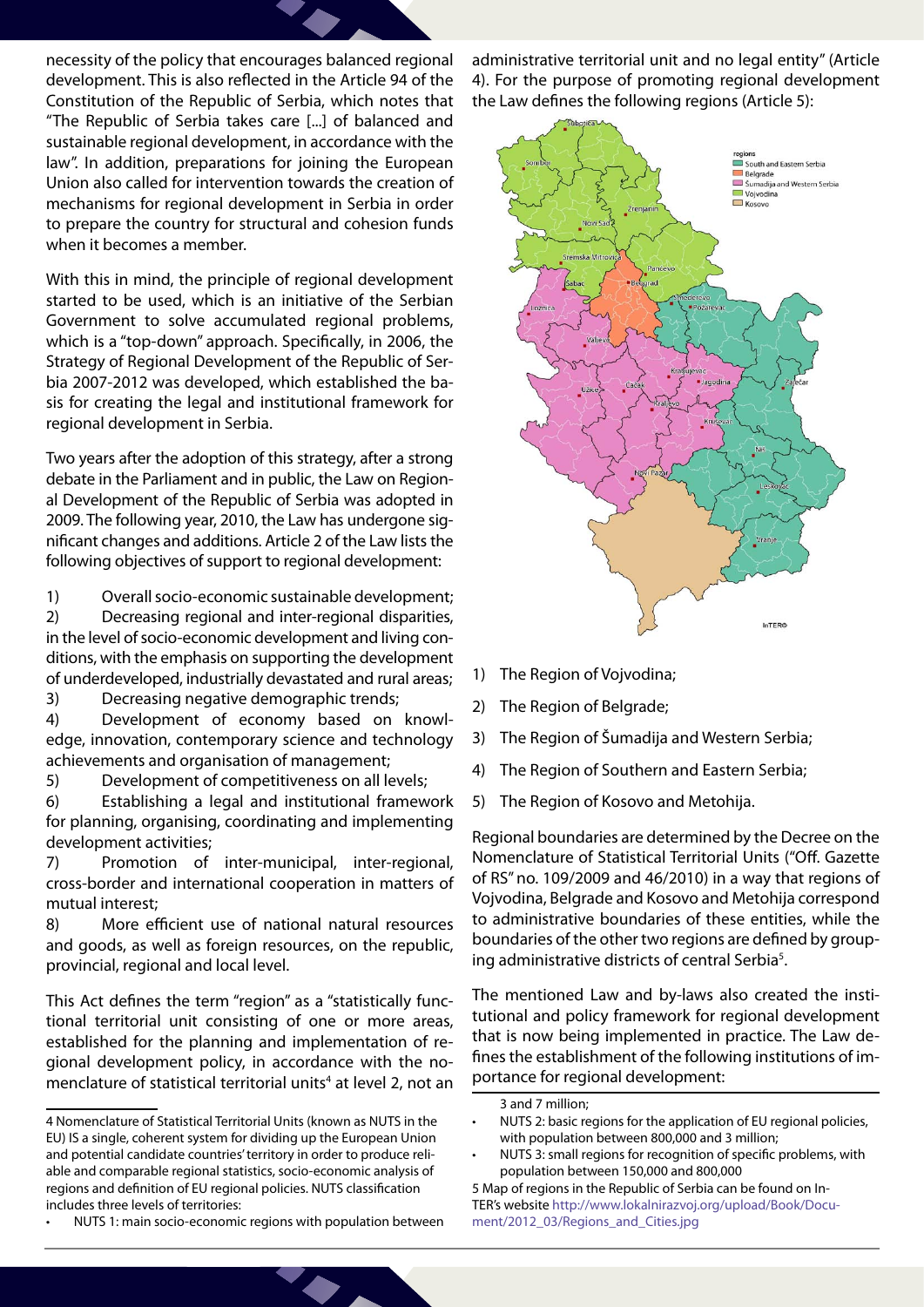• National Council for Regional Development, formed by the Government, which brings together Ministers with responsibilities in the field of regional development (economy and regional development, finance, national investment plan, the environment and spatial planning, public administration and local self-government, labour and social policy and sustainable development of underdeveloped areas, Kosovo and Metohija), representatives of all regions, national institutions, cities and municipalities. The Law defines that the National Council has a president and 28 members.

• National Agency for Regional Development, which was established to carry out development, technical and regulatory affairs related to regional development. The National Agency also performs administrative and technical activities for the National Council for Regional Development, as well as many other tasks specified by the Law and regulations related to regional development.

• Regional Development Councils, established in each region to ensure and promote their development. Regional Development Councils are established for a period of 5 years and they are made up of representatives of local government units that make up the region, as well as representatives of city municipalities, public and civil sector, other institutions and organisations, and representatives of the Serbian Government. Member of the Regional Development Council for the region of Vojvodina is the representative of the Autonomous Province of Vojvodina, and the member of the Regional Council for Belgrade Region is the representative of the City. Regional Development Councils perform the following tasks: (1) publicly promote the objectives of regional development and encourage their implementation in the territory of the region, (2) give opinions on the regional strategy to be adopted for the region covered by the regional development council, (3) give opinions on funding program for regional development, for which it was founded, financed from the budget of the Republic of Serbia (4) give opinions and suggestions on other development documents at the regional level, (5) form working groups at the regional level for specific issues relevant to the region and (6) adopt their Rules of Procedure; (7) submit an annual report on their activities to the Government and the National Council, (8) perform other duties in accordance with this Law.

• Regional Development Agencies, established as business entities or associations in order to perform tasks that enhance regional development. The Law on Regional Development defines the minimum number of regional development agencies in each region and by-laws define the criteria for accreditation of agencies by the National Agency for Regional Development. At this point, nine development agencies are accredited<sup>6</sup>, while two agencies

6 (1) Regional Development Agency Eastern Serbia "Raris" - Zaječar, (2) Centre for the Development of Jablanica and Pcinja Districts - Leskovac, (3) Regional Centre for Socio-Economic Development "Banat" - Zrenjanin, (4) Regional Agency for Spatial and Economic Development of Raski and Moravicki Districts - Kraljevo, (5) Regional Development Association "South" - Niš, (6) Regional Development Agency "Zlatibor"

are waiting to complete the accreditation process<sup>7</sup>. Regional Development Agencies are established as publicprivate partnerships between local governments, private sector and civil society organizations, and in some cases there are also other entities among the founders (universities, chambers of commerce, etc.). The establishment of regional development agencies was supported by the European Union through the award of three-year operating grants, which significantly improved their institutional and operational capacities. Regional Development Agencies were also supported by bilateral donors: Sida, GIZ, ADA, Government of Norway and SDC.



The law foresees the development of the National Plan of Regional Development and Regional Development Strategies for each of the five regions. There is an ongoing development of the National Plan of Regional Development of Serbia 2013 – 2022 in the Ministry of Economy and Regional Development, implemented with technical support from EU IPA 2007 project "Assistance to Regional Policy Development at National Level" - RegPol. The planning process began in early 2011 and the first draft document is expected to be completed these days, and it will be exposed to a public debate. The Law provides that the National Plan of Regional Development is adopted by the National Assembly on the proposal of the Serbian Government, which surely will not happen within the mandate of this Parliament and the Government.

In addition to developing the National Plan of Regional Development, the Law foresees the creation of regional strategies that are adopted for a period of five years. Regional strategies are adopted by the Government of the Republic of Serbia on the recommendation of the line ministry.

Although regions of Vojvodina and Belgrade have created their development strategies, those policy documents must also be revised to comply with the National Plan of Regional Development. However, the adoption of these two

<sup>-</sup> Užice, (7) Regional Development Agency Bačka - Novi Sad, (8) Regional Development Agency Srem - Ruma, and (9) Regional Development Agency Sandžak - Novi Pazar.

<sup>7 (1)</sup> Regional Economic Development Agency for Sumadija and Pomoravlje - Kragujevac, and (2) Regional Development Agency Braničevo - Podunavlje - Požarevac.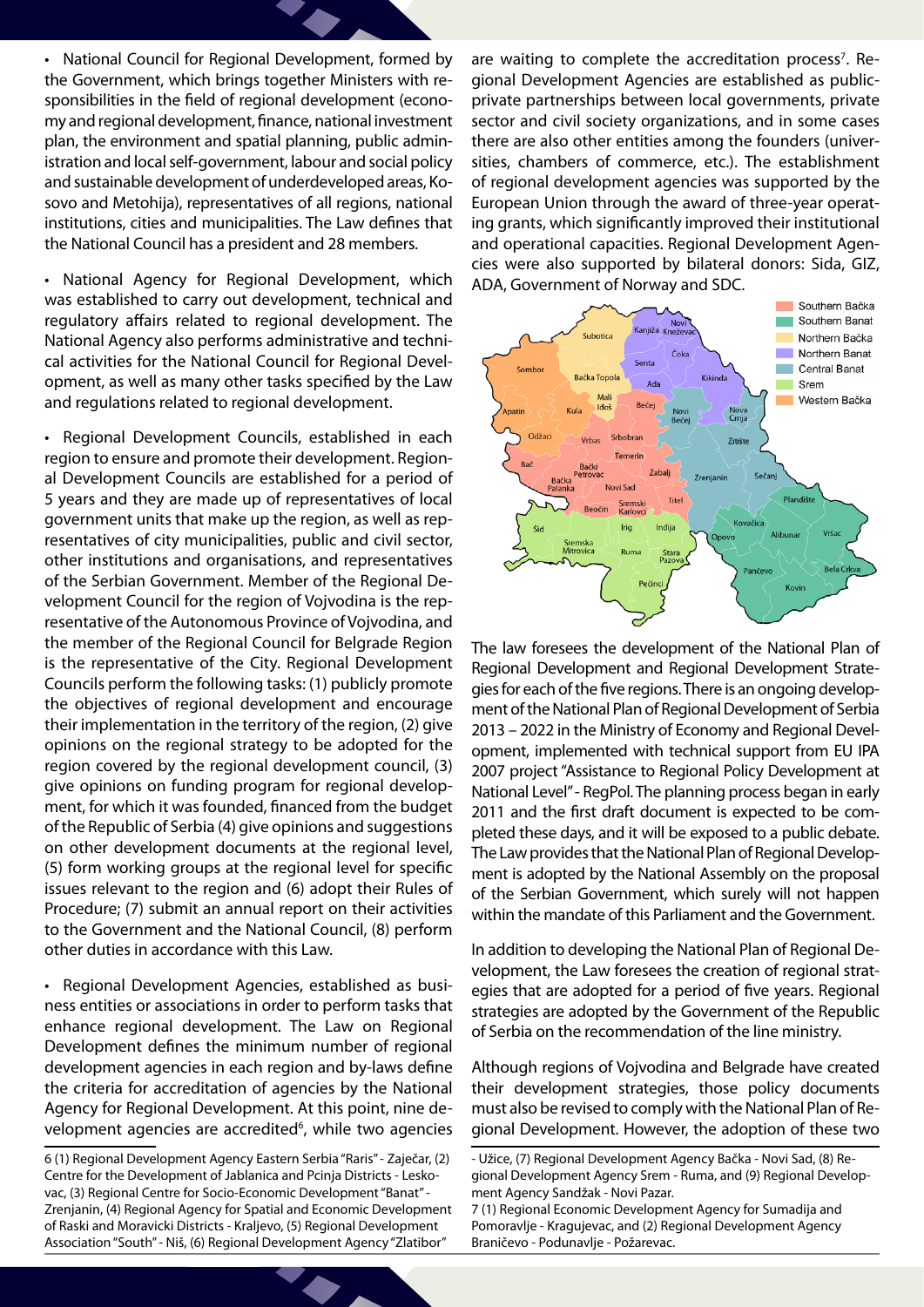planning documents by the Serbian Government may be in conflict with the competences of the Autonomous Province of Vojvodina and the City of Belgrade, which also have the competence to adopt development plans on their territory.

At the moment, regional strategies for the Southern and Eastern Serbia, and Sumadija and Western Serbia regions are being prepared. This process is carried out with technical support from EU IPA 2007 project "Regional Socio-Economic Development Programme 2" - RSEDP2. As in the case of the National Plan for Regional Development, it is difficult to imagine that regional strategies will be adopted within the mandate of this Government, which means that the entire process will wait for the formation of the new Serbian Government.

The greatest advocates of regional development are the Ministry of Economy and Regional Development and the political party that runs the Ministry, while other ministries and political parties (either from the Government or the opposition) are mostly not interested in the subject. The EU also pays considerable attention to issues of regional development in Serbia.

### Conclusion

Due to different historical and political circumstances and with the participation of many international factors, the transfer of authority from central to regional and local level in Serbia was organised in three different processes: decentralisation, regionalism and regional development. Unfortunately, these three processes were developed dissonantly, with no common strategy or consensus of what is to be the final result. Interests of various political factors at times also significantly affected the degree to which these processes were carried out at the same time.

Different players support different processes. Higher degree of decentralisation to local governments is advocated by representatives of municipalities and cities, in cooperation with the Standing Conference of Towns and Municipalities, as well as some international organisations (primarily the Council of Europe, OSCE and USAID). Regionalism is mainly advocated by representatives of regional and minority political parties from Vojvodina, Sandzak and Presevo Valley. Regional development as a process is advocated by the Ministry of Economy and Regional Development, and the political party running the Ministry. The EUalso supports the strengthening of planning, legislative and institutional frameworks and capacities for regional development in Serbia.

Many results have been achieved in the field of decentralisation, because authorities of local governments are much more significant than at the beginning of this millennium. However, due to depopulation and lack of resources (human, financial and institutional), many local governments are not able to adequately and efficiently enforce all authorities assigned to them by Law. Little has also been achieved in the field of inter-municipal cooperation that can be a very important instrument for solving common problems in neighbouring municipalities and cities in Serbia.

Regionalism in Serbia has experienced the greatest success with the Law Establishing the Authority of the Autonomous Province of Vojvodina, which was adopted on November 30, 2009, more than three years after the Serbian Constitution was adopted, which guarantees Vojvodina the right of autonomy. Requirements for autonomy of other areas have not significantly initiated the public and the political debate in Serbia.

Regional development initiatives have been launched by the formation of the Regional Development Strategy 2007-2012, which gave a basis for further development of legislative and institutional framework. Five regions were formed and many institutions established that are dealing with regional development on different levels. It is important to note that the national plan and regional strategies are also being developed that will provide a basis for creating new regional policies in Serbia. Bearing in mind that the EU supports the process, improving the process of regional development in Serbia will increase over time, but it is necessary to harmonise it with the process of decentralisation and regionalism.

### Recommendations

The current asymmetric model of decentralisation with Belgrade as a city-region and Vojvodina as the only province<sup>8</sup> is unsustainable. In this regard, it is necessary to initiate a broad public debate on the territorial organisation of the political system in Serbia in order to arrive at solutions that would improve the level of democracy that would be in line with European practice and the principles of subsidiarity, efficiency and equity. It is also necessary to synchronise different processes of transfer of authorities from central to lower levels of government as described in the previous section in order to achieve synergy among them and find the optimal solution that would suit all levels of government. Finally, the transfer of authority must be accompanied by the transfer of resources, both financial and human and institutional.

In order to strengthen the middle levels of government it is necessary to decentralize, i.e. regionalize political parties because they are the main instruments of transfer of political ideas in Serbia. The political scene in Serbia shows that most politicians come from Belgrade, while the number of politicians from other cities or municipalities is much smaller. Serbia lacks politicians who will represent regional interests and therefore there is a need for a system to generate such leaders. In this sense, it is necessary to establish regional electronic media (especially television) which would open a space for political competition between different ideas at lower territorial levels and thus enhance the level of democracy in Serbia. It is also necessary to strengthen initiatives for inter-municipal cooperation related to joint development planning, joint problem solving and efficient implementation of assigned responsibilities.

<sup>8</sup> The territory of Kosovo and Metohija is under international administration and until the final solution is reached this territory is not a part of legislative and political system of the Republic of Serbia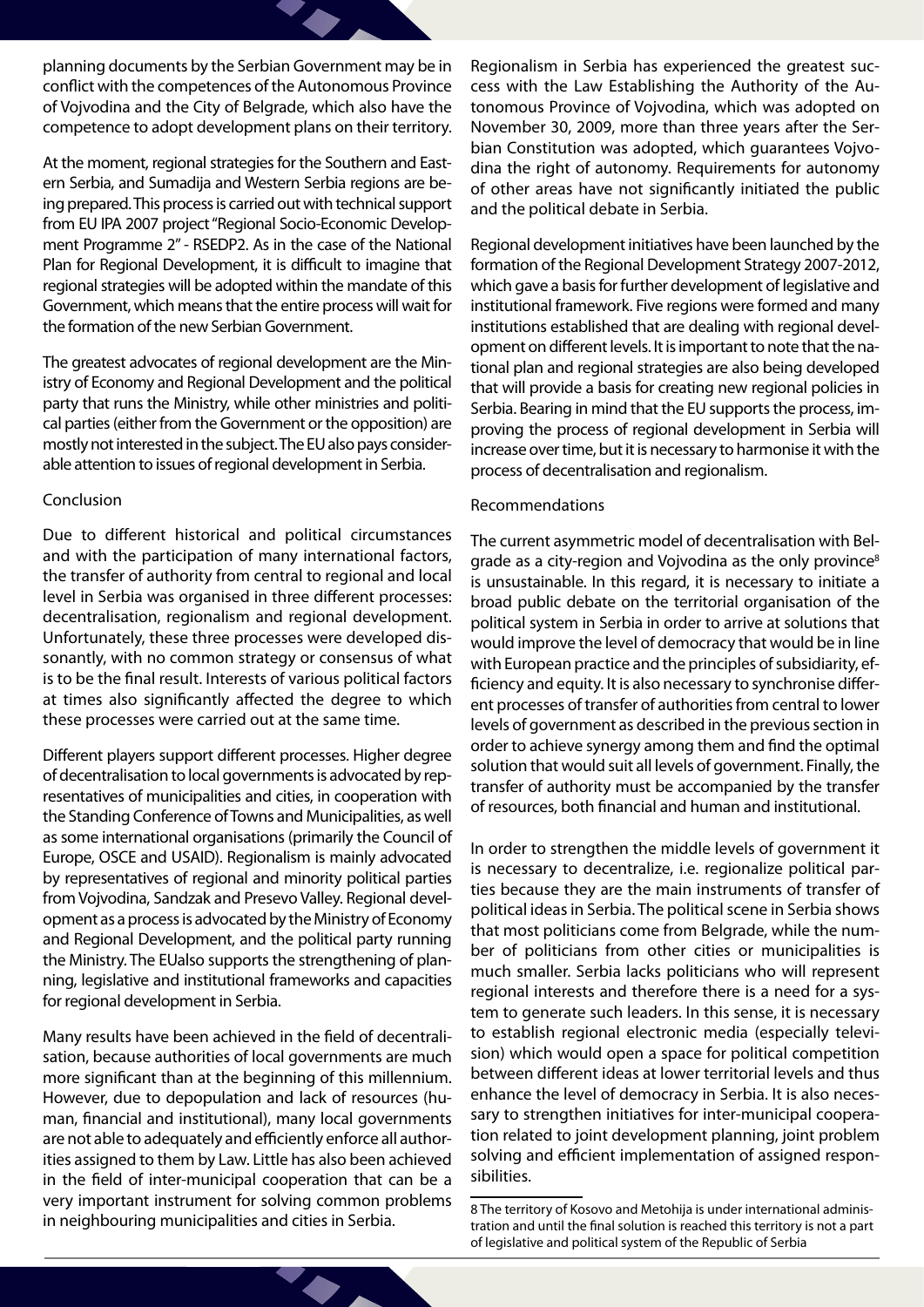*From a different angle: Sjaak Boeckhout, senior manager Ecorys Nederland BV and Team Leader EU-funded project "Assistance to Regional Development Policy at National level – Serbia" (RegPol-project)*

## Regional Development Policy in Serbia: focus on efficiency or equity?

In comparison to other countries in the European Union (EU) Serbia lags considerably in terms of socio-economic development as measured by indicators like Gross Domestic Product per capita (in 2010 37% of the EU-27 average in purchasing power parity), unemployment percentage (in 2011 23.7% according to LFS, of which 74% has a long-term character) and inactivity rate (in 2011 over 40% compared to 30% in the EU). Within Serbia one can notice serious disparities between Serbia-North and Serbia-South. For several indicators Belgrade region scores highest followed at some distance by Vojvodina, while the other 2 statistical planning regions show mostly the lowest scores. At a lower geographical level one can even see higher disparities with clear pockets of poverty in Serbia.

Now that Serbia has very recently been awarded the candidate status in relation to EU-accession and increasing funds will come available in the coming years to strengthen the socio-economic structure and situation of the country, the question is whether Regional Development Policy should be focused on improving the conditions for investment in those parts of the country that offer the best opportunities for development ("efficiency") or in those parts in the country where the needs are highest ("equity")? This question is a classical one that lies at the heart of regional development policy in many countries, both inside and outside Europe.



Sjaak Boeckhout, senior manager Ecorys Nederland BV and Team Leader, RegPol project

From a European perspective Serbia can be seen as one region, so it is understandable that as long as limited funds are available for development the EU would be in favor of allocating funds to upgrade the overall competitiveness of the economy and invest in creating conditions for growth of employment and wealth, notably in those parts of the country where funds can be absorbed and quick wins can be realized best, i.e. in the most developed parts. From a domestic point of view balanced regional development is an important element in Serbia's Constitution and as a result of widening regional disparities, has attracted increased political attention over the last decade. Despite this increased attention not much progress has been achieved yet in reaching a more balanced regional development in the country.

In the context of drafting the National Plan for Regional Development (NPRD) for the period 2013-2022 a new approach has been put forward by focusing Regional Development Policy on the one hand on stimulating the more developed parts of the country to valorize especially their opportunities for growth and on the other hand supporting less developed parts of the country in notably meeting their development needs. In order to meet these objectives partnerships will be established that will enhance spill-overs from (parts of) development zones to special needs areas, in particular to the urban centers in these areas. Although the severity of the development problem in Serbia is such that regional disparities will not disappear in the coming decade, certainly not because of limited funds available for regional development, the ambition of the new NPRD is such that through deliberate policy actions the development gap with the EU will be narrowed, while at the same time the growth inter- and intraregional disparities can be stopped and even can be slightly decreased.

The answer towards the question whether the new Regional Development Policy in Serbia should focus on efficiency or equity is therefore twofold: both efficiency and equity need to be strived for through a variety of instruments that enables that opportunities will be seized and needs will be overcome!

\**This contribution has been drafted in a private capacity*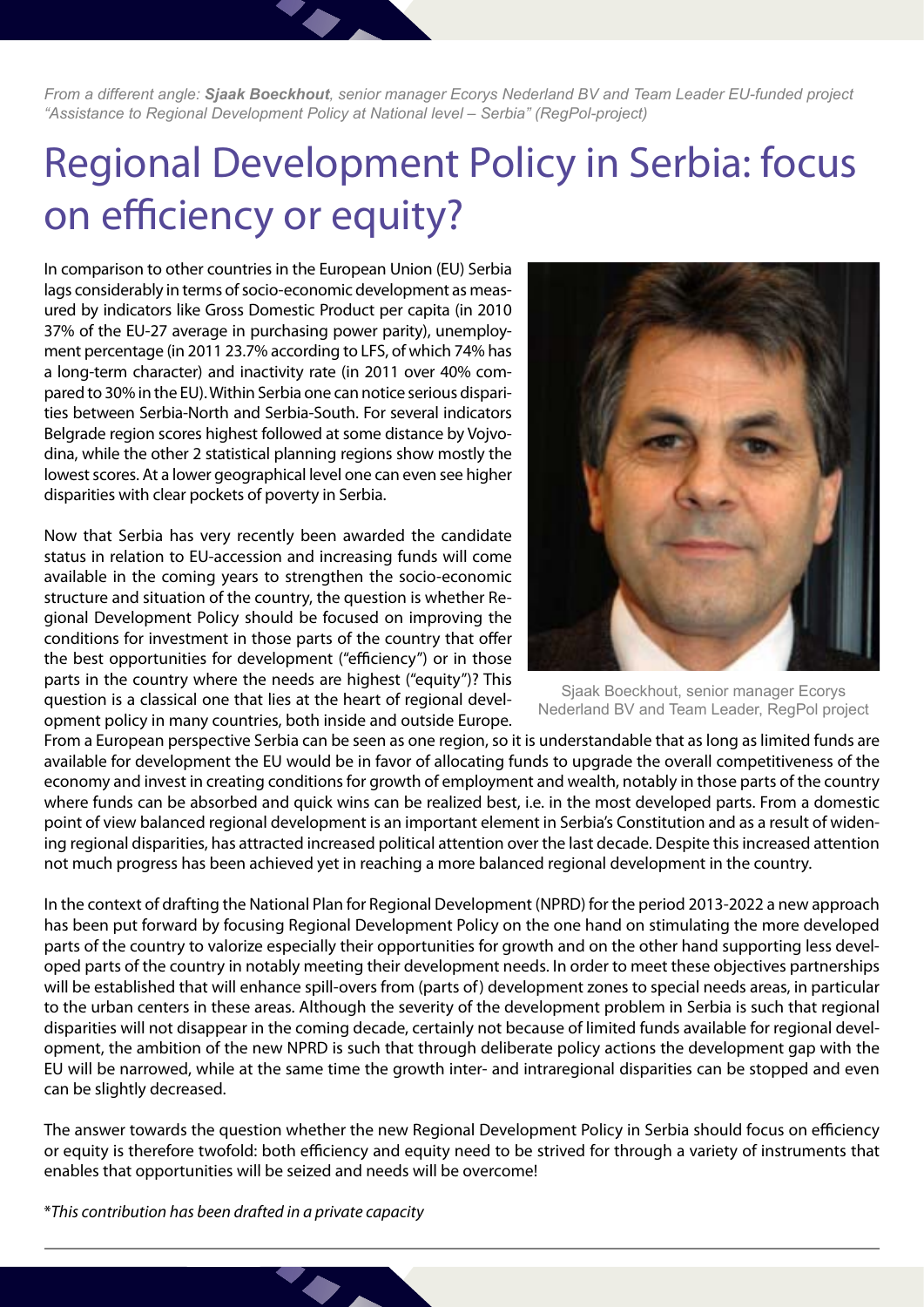## Analysis of Business Support Infrastructure in the Republic of Serbia

*In September and October 2011, InTER conducted a detailed research on business support infrastructure in Serbia, as a basis for the development of the Analysis of Business Support Infrastructure in the Republic of Serbia. The analysis*  was carried out with financial support from the National Agency for Regional *Development.*

The first business support infrastructure entities were established in 2005, with the registration of the first clusters and business incubators in Serbia. The number of business support infrastructure entities has been constantly growing since then, and their capacities have become more significant. This analysis identified 23 business incubators, 85 cluster initiatives, 92 industrial zones, 2 existing and 4 planned industrial and technology parks, 4 existing and 4 planned free zones and 66 brownfield locations in Serbia.

The analysis discovered that there is an unbalanced geographical distribution of business support infrastructure elements in Serbia. It is more significantly distributed in five large cities in Serbia: Belgrade, Novi Sad, Niš, Subotica and Kragujevac. Some of numerous reasons for concentration in these cities include the presence of donor programmes and regional or SME development



agencies that jointly contributed to raising awareness and the idea about the need for development of business support infrastructure. On the regional level, there is a significant difference in concentration of business infrastructure between the regions of Belgrade and Vojvodina on the one hand and the regions of Šumadija & Western Serbia and Southern & Eastern Serbia on the other hand.

### Business support infrastructure is more significantly distributed in five large cities in Serbia: Belgrade, Novi Sad, Niš, Subotica and Kragujevac.

Clusters and business incubators do not have stable sources of finance, and that affects their liquidity, and thus the quality of human resources. Lack of finance directly affects the number of employees, which is insufficient, both in



clusters and incubators. Very small number of clusters manages to survive thanks to memberships fees. The same case is with incubators, because funds they get from rent are not sufficient to cover the basic operational costs. Clusters and incubators are looking for support from subsidies provided by the public sector and the donor funds, which are not sustainable solutions. Also, most of them do not have sufficiently developed capacities to successfully apply for available funds.

In order to achieve positive synergy effects in terms of raising competitiveness and economic development on the local and regional level, it is necessary to establish close cooperation between the elements of business support infrastructure, public and private sector, as well as development agencies, chambers of commerce and other relevant institutions, in order to harmonise activities and exchange the necessary information. It is also necessary to harmonise the activities of business support infrastructure with strategic plans on different levels. At the same time, it is necessary to continuously work on building management capacities and human resources in general, in all business support infrastructure elements: business incubators, clusters, zones and parks. Recommendation for national and regional institutions supporting economic development is to design programmes that will have the best effect in supporting this integrated approach to local and regional development in Serbia.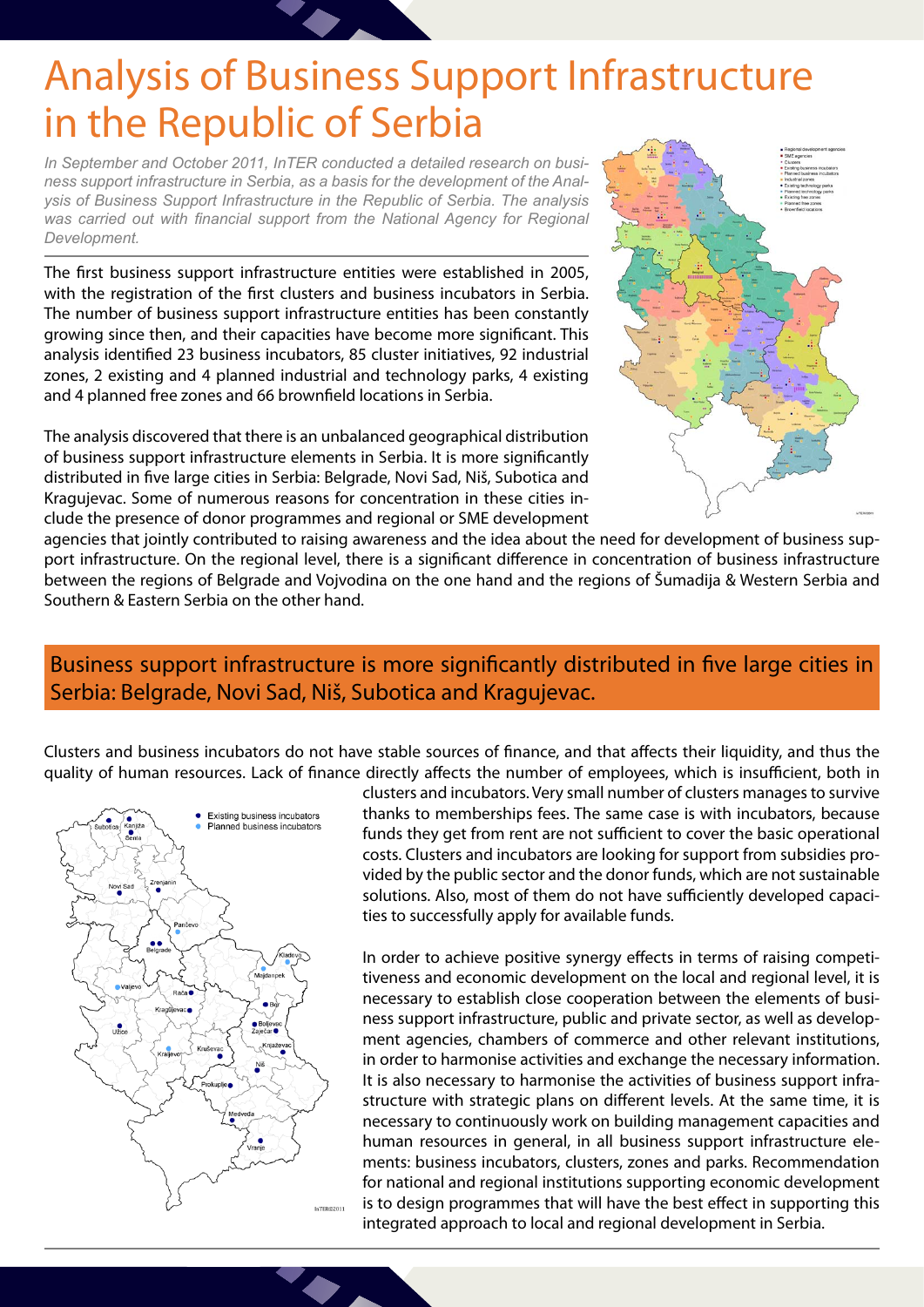### **NEWS**

### **Workshops on "Assessment of Project Proposals Received under EU Cross-Border Cooperation Programs" completed**

 $\sum_{\text{the}}^{\text{workshops on}}$ "Assessment of Project Proposals received under EU Cross-Border Cooperation Programs" were carried out by InTER on the invitation of the Serbian European Integration Office. Organisation



of workshops was financially supported by the EU project "Technical assistance for the establishment of first level control and support for the implementation of Cross-Border Cooperation Programs EuropeAid/129578/C/ SER/RS", implemented by the East West Consulting (EWC) from Brussels. Target group for the workshops were the assessors selected by the European Integration Office for the assessment of the project proposals received under calls for cross-border cooperation programmes in which Serbia participates. In total, 92 assessors from the roster of experts participated in four seminars organised between December 2011 and February 2012. The quality of seminars and the trainer were estimated as high, and the participants emphasized that the seminar was very useful for the future work.

### **InTER at the "Balkan Peer Exchange" conference in Belgrade**

InTER participated at the Balkan on February 21 – 23, 2012 that gathered representatives of 50 think tanks and advocacy organizations from all Western Balkan countries, as well as donors and government institutions.



**InTER selected to participate at the TRAIN programme** (Think Tanks providing Research and Advice through Interaction and Networking)

InTER has been awarded to participate at the TRAIN programme (Think Tanks providing Research and Advice through Interaction and Networking) that seeks to foster fruitful policy



dialogue between think tanks and political actors in the Western Balkans. The TRAIN programme aims to support think tanks with a clear policy-oriented approach that focus on national, regional and/or international politics. Participation in the TRAIN programme includes taking part in seminars in Belgrade (March 22-25), Berlin (June 11-15) and Brussels (September 16-20) where research findings will be presented.

InTER will participate in the TRAIN programme with two researchers, Mr. Dragisa Mijacic and Ms. Vesela Curkovic, who will jointly conduct a research on the impact assessment of the EU development support to economic development in the Republic of Serbia.

### **InTER hired by the Olof Palme International Center**

InTER has been hired by the Olof Palme Inter-<br>In TER national Center to assist in designing and overseeing implementation of the ongoing evaluation of the Palme Centre's Serbia Programme during the years 2012-2014. The Serbia Programme consists of four development projects with the target group of unionized workers within the vehicle manufacturing, metal and textile industries in Vojvodina and Kragujevac.



During the first year (2012), InTER's assignment involves quality assurance of the Ser-

bia Programme results matrices, as well as setting up a system for monitoring and evaluation of results. During the second year and the third year, InTER team will follow the success of project implementation through monitoring and at the end of the third year the team will undertake the final evaluation of the results.